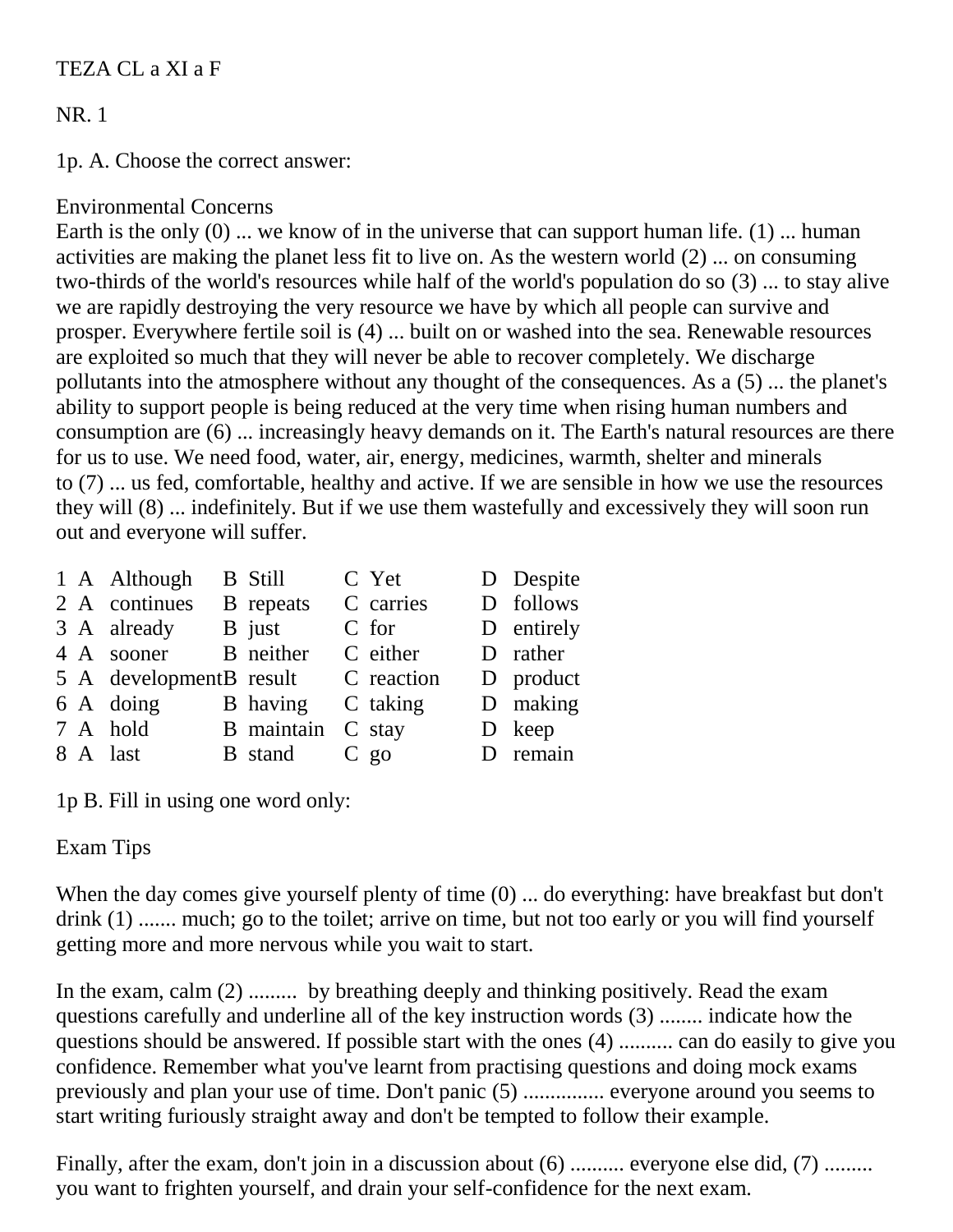Above (8)..........., remember that exams are not designed to catch you out, but to find out what you know, what you understand and what you can do.

# 1p. C. Word formation:

| In the not-too-distant past farm animals were able to   |                  |
|---------------------------------------------------------|------------------|
| live $(0)$ lives in what we would now term              | <b>NATURE</b>    |
| 'free-range' conditions. Such farming methods however,  |                  |
| (were not able to supply the rapidly growing (1)        | <b>POPULATE</b>  |
| of the world and the increasing demands on food         |                  |
| (2)  In order to cope with this rising demand, factory  | <b>CONSUME</b>   |
| farming methods were introduced along with the (3)      | <b>DEVELOP</b>   |
| of genetically engineered (4)  hormones, which          | <b>GROW</b>      |
| resulted in a massive increase in food production.      |                  |
| However, these developments in the use of factory       |                  |
| farming and drug $(5)$ have led to a widespread         | <b>TREAT</b>     |
| feeling that animals are being caused a lot of distress |                  |
| and that the quality of the food itself suffers as a    |                  |
| consequence. Certainly, many people (6)  with the idea  | <b>AGREE</b>     |
| of keeping animals in one building for their entire (7) | <b>EXIST</b>     |
| and argue that more emphasis should be given to $(8)$   | <b>ALTERNATE</b> |
| farming methods.                                        |                  |

## 1p. D. Rephrase:

| 1. "Have you been on holiday recently, Jane?" asked Tony.<br><b>BEEN</b>        |
|---------------------------------------------------------------------------------|
|                                                                                 |
| 2. I was too tired to go to the party.<br><b>THAT</b>                           |
|                                                                                 |
| 3. There's no point asking Lynda to help as she's really busy.<br><b>WASTE</b>  |
|                                                                                 |
| 4. I'm sure it was Ana I saw in town as I recognised her coat.<br><b>MUST</b>   |
|                                                                                 |
| 5. We demanded to see the hotel manager to make our complaint.<br><b>SEEING</b> |
|                                                                                 |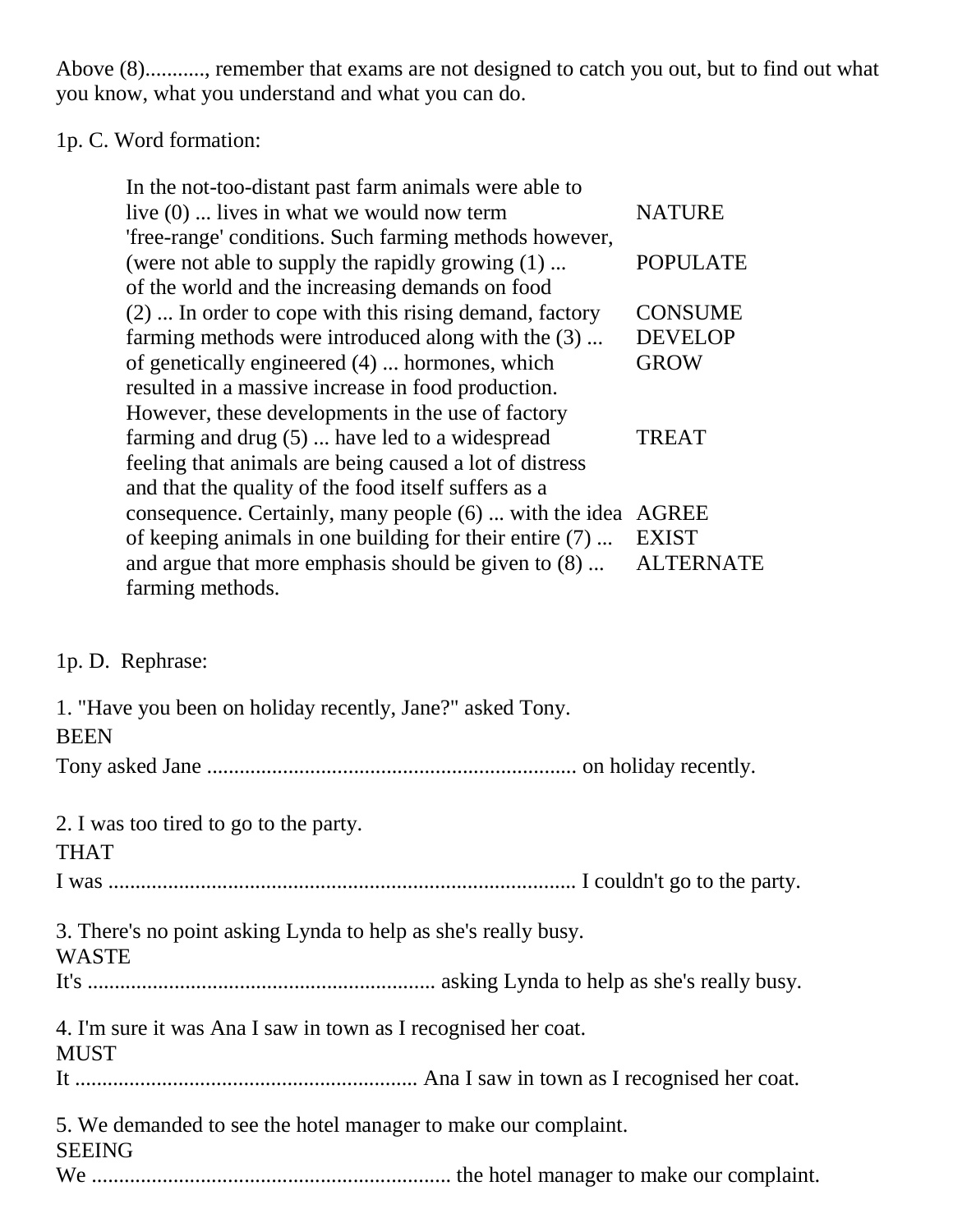6. The boss wouldn't object to you going early today. **OBJECTION** The boss would not .................................................................... you going early today.

2p. E. Read and choose the best answer:

Extract

Six months ago I made a rash promise. The leader of the youth club in our village had rung me in March saying, "We're thinking of running a children's play scheme for a day in October halfterm. Would you be prepared to help?" My response was "Sure, why not?" In truth I was a little flattered to be asked, even though working as a care assistant with old people hardly qualified me for the role. Still, I duly put the date in my diary and of course I forgot all about it. I don't know if you've noticed this but time has a habit of speeding along faster than a police car chasing a robber and, before I knew it, the dreaded day was dawning.

I arrived at the youth centre that morning feeling full of trepidation. There was a gang of 12 helpers including me, split into pairs, and each pair had been allocated a particular age group. Mine was the 10 to 11 year olds. Even with the planning meeting I had attended the week before, I worried about whether I was up to the task. Why hadn't I read through the copious lesson plans we were given beforehand? And wasn't the average 10-year-old more interested in the latest electronic game than making things with paper and glue?

All too quickly the children began arriving. The look of relief on parents' faces as they handed their offspring over to us was almost comical. A handful of the children were already members of the club but the other forty five or so were from the local primary schools. One or two looked tearful but the rest were in high spirits. Again I asked myself why I had elected to spend a day with all these 'little monsters' especially when I have two all of my own to contend with! I needn't have worried of course as it turned out to be a marvellous day. We watched entertaining DVD clips, learned 'action' songs, made clay pyramids, kneaded bread, decorated biscuits, played memory games and spent some time in quiet reflection. I say 'we' because I rediscovered my inner child and joined in all the activities with glee.

The particular highlight for me was a rousing rendition of "He's got the whole world in his hands" in the closing part of the day. The children already knew the words and actions off by heart and sang so loudly it was almost enough to bring the roof down. It's difficult to explain those moments; only that the body tingles with the pleasure of having witnessed something so magical.

Of course there were also moments of great poignancy. I found it difficult to stop thinking of one little girl, who mentioned oh-so-casually that her mum was in hospital and would be there for a long time. It's easy for us adults to idealise childhood and forget that some children have their own burden of anxieties and concerns. When I got home utterly exhausted, still with modelling clay under my fingernails, I reflected on what a privilege it had been.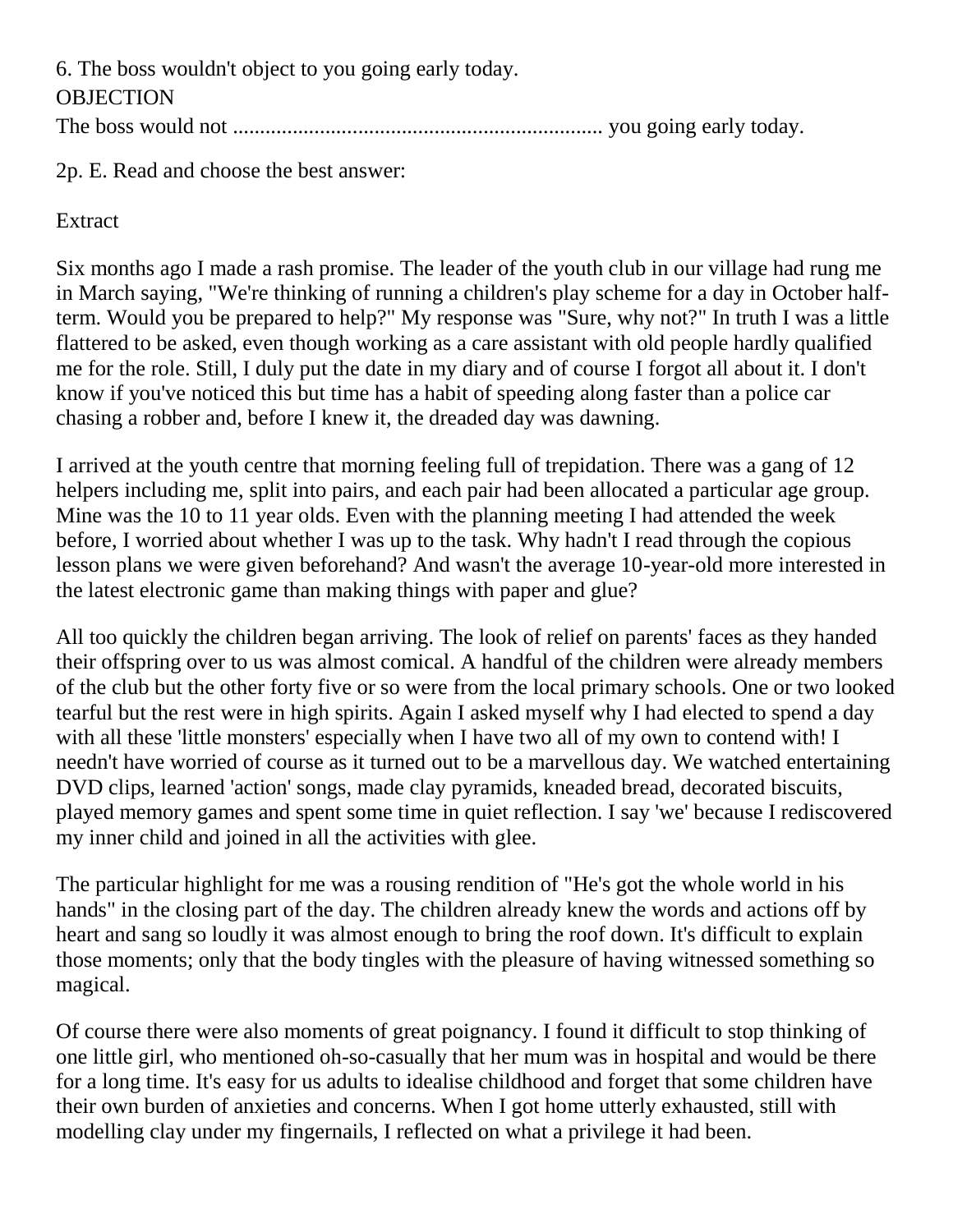There was one disappointment for the children and that was that the play scheme was only running for a day, and not the whole week. As I said farewell to my group, one of the children turned and said, "Can we do it again in the next holiday, Miss?" My response was, "Sure, why not?"

- 1. When the first day of the job arrived the writer was surprised
- A. that the day had come round so quickly.
- B. because she'd forgotten to write down the date.
- C. because she witnessed a car chase on the way.
- D. that she woke up at dawn.
- 2. When the writer arrived to start her job she
- A. put the children into pairs.
- B. realised she should have done more preparation.
- C. felt confident she could deal with 10 and 11 year olds.
- D. saw the children had brought their own electronic games to play with.
- 3. According to the writer, the parents were
- A. happy to stay with their children all day.
- B. worried about children from the other schools.
- C. nervous that their children might not behave themselves.
- D. glad to leave their children.
- 4. The writer's best moment
- A. occurred in the middle of the day.
- B. took her by surprise.
- C. was hard to put into words.
- D. was when the day was over.
- 5. According to the writer, adults
- A. think that being a child is a privilege.
- B. sometimes forget that children have worries too.
- C. are usually exhausted by bringing up their children.
- D. don't have a stressful life.
- 6. What is the writer's attitude by the end of the day?
- A. She could imagine doing the job again next time.
- B. She was sad to say good bye to the children.
- C. She was disappointed with the experience.
- D. She hopes the play scheme will be longer in future.

4p. F. Write an essay outlining two ideas in the text and your own opinion on the issue.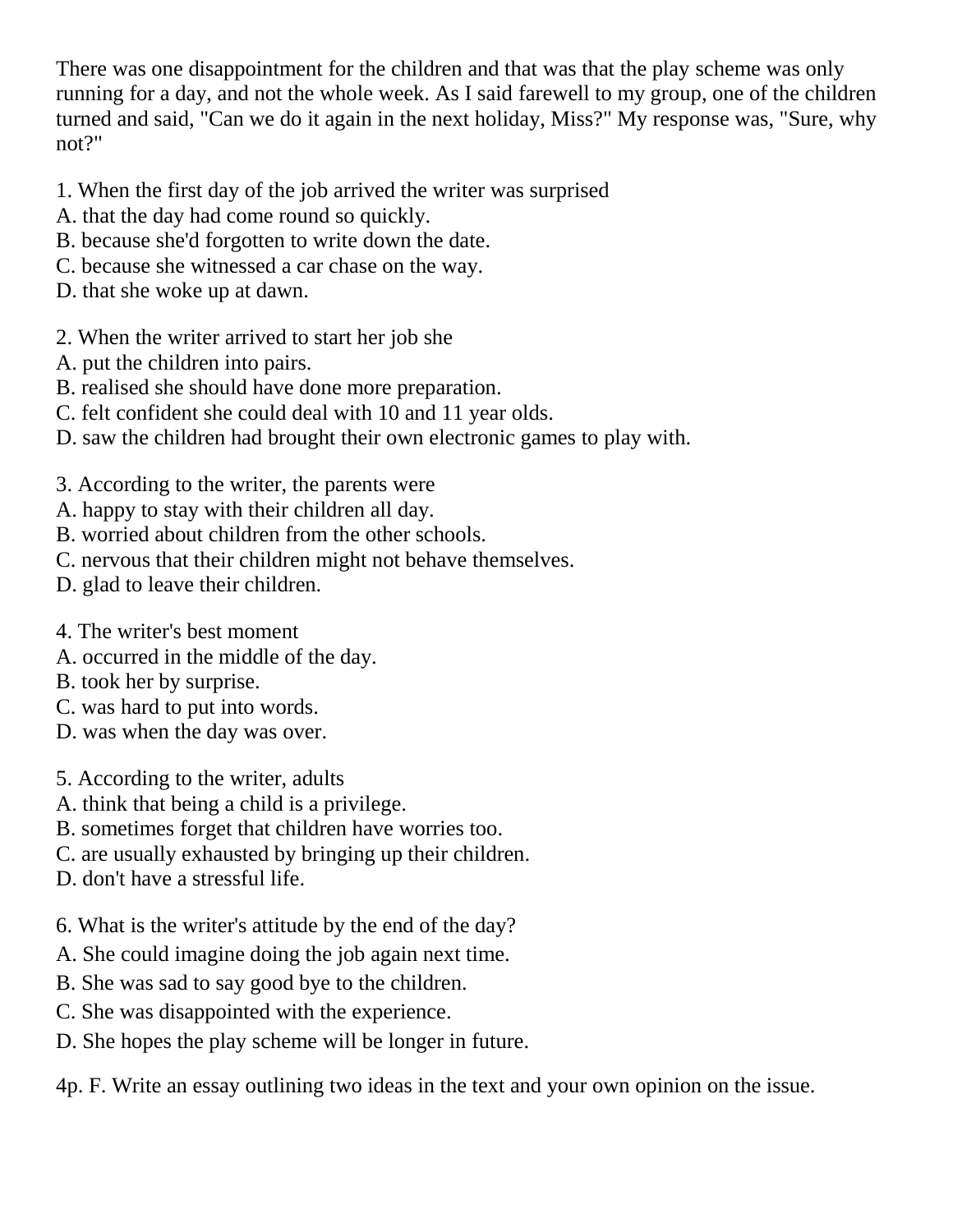TEZA CL a XI a F

NR. 2

1p. A. Choose the correct answer: Write the Perfect Crime Novel

Most people are born with the natural ability to  $(0)$  ... stories, but only a rare few have the determination to become professional authors, and even fewer have the joy of seeing their novels top the (1) ... of bestselling books. Some of the world's famous crime writers have achieved the (2) ... success of all. Who can deny the appeal of famous detectives like Sherlock Holmes, Miss Marple or Hercule Poirot? Even if you haven't read the (3) ... books you will have seen them in films or on the TV.

If you have an ambition to become the next Agatha Christie what should you do? The best starting (4) ... is to read lots of examples of crime fiction written by good authors. You will need a notebook to carry around with you or, even better, some loose (5) ... of paper that you can (6) ... notes on and then file into a folder. After all, the most everyday situation - for example, watching a woman get (7) ... a train - may be the inspiration for your first bestseller. Like any good recipe you have to know the main  $(8)$  ... of a successful novel. These are: an original story, strong characters and a memorable setting.

|  | 1 A queue    | B list                 |                             | row       | D line     |
|--|--------------|------------------------|-----------------------------|-----------|------------|
|  | 2 A largest  | B greatest             | C                           | highest   | D prime    |
|  | 3 A first    | <b>B</b> initial       |                             | $C$ early | D original |
|  | 4 A spot     | B tip                  |                             | $C$ point | D mark     |
|  | 5 A strips   | <b>B</b> sheets        |                             | C layers  | D pieces   |
|  | 6 A complete | $B$ do                 | C                           | fill      | D make     |
|  | 7 A out      | B down                 | $\mathcal{C}_{\mathcal{C}}$ | off       | D from     |
|  | 8 A parts    | B ingredients C pieces |                             |           | D sections |
|  |              |                        |                             |           |            |

1p B. Fill in using one word only: Too Good to be True

Some say you can do it in seven days, others promise success in 24 hours, or you may prefer to take (0) ... time and do it in 5 weeks. What are we talking about? Believe it (1)........... not, these periods (2) ........ time refer to language learning courses that promise excellent results in less time (3) ......... it takes to say 'Bonjour'!

However, the advertisements of these companies are not necessarily the best guide and if you don't know what to look for in a good course you could be left with little (4) .... than a large bill. A complaint was recently made to a consumer rights group against WhizzLearn Systems, a language school chain, and the company has been forced to remove its claim that its technique is ten times better than any (5) ......... method. The Managing Director of WhizzLearn Systems said (6) "... .....we still believe our claim is true, we are willing to change our advert. But the fact remains, if you spend 3 hours per day for 5 weeks on our language course you will soon be speaking the language. What we (7) ...... have done was to make (8) ........ clearer in the advert."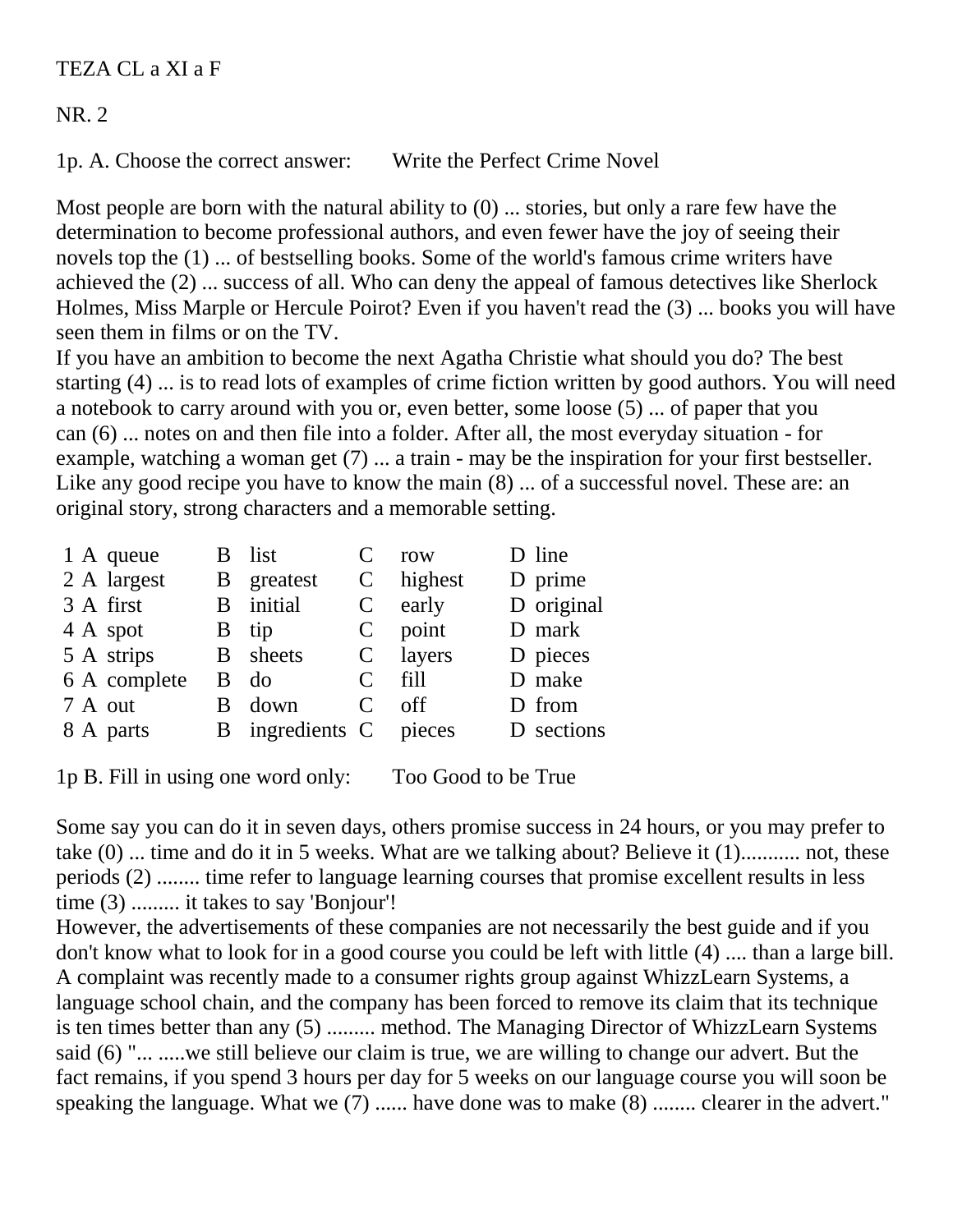#### 1p. C. Word formation:

#### Dress Code

| UK companies have received $(0)$ from               | <b>CRITIC</b>  |
|-----------------------------------------------------|----------------|
| a business forum for what their report refers to as |                |
| a rather narrow-minded attitude towards the dress   |                |
| code for office workers. This follows a case in     |                |
| which a male $(1)$ working in the post room of a    | <b>EMPLOY</b>  |
| large company in the United Kingdom received a      |                |
| (2)  for wearing jeans to work.                     | <b>SUSPEND</b> |
| Whilst the report accepts that there is a need for  |                |
| people dealing with (3)  to look well dressed,      | <b>CUSTOM</b>  |
| it questions whether employees who work behind      |                |
| the scenes necessarily need to dress formally.      |                |
| The authors of the report made $a(4)$ between       | <b>COMPARE</b> |
| the UK and other European nations where             |                |
| employers seem $(5)$ about the need for their       | <b>CONCERN</b> |
| workers to wear smart clothes in the office.        |                |
| Their $(6)$ is based on research that claims        | <b>ARGUE</b>   |
| workers are far more $(7)$ when they have the       | <b>PRODUCT</b> |
| (8)  to dress in a way that they feel most          | <b>FREE</b>    |
| comfortable in.                                     |                |

#### 1p. D. Rephrase:

1. Because it snowed heavily during the night the motorway is closed. due The motorway is closed ........................................ that there was heavy snow the night before. 2. Did you manage to get in contact with the boss today? getting Did you .................................................................................... in contact with the boss today? 3. I don't care what you do. concerned As ...................................................................................................... you can do what you like.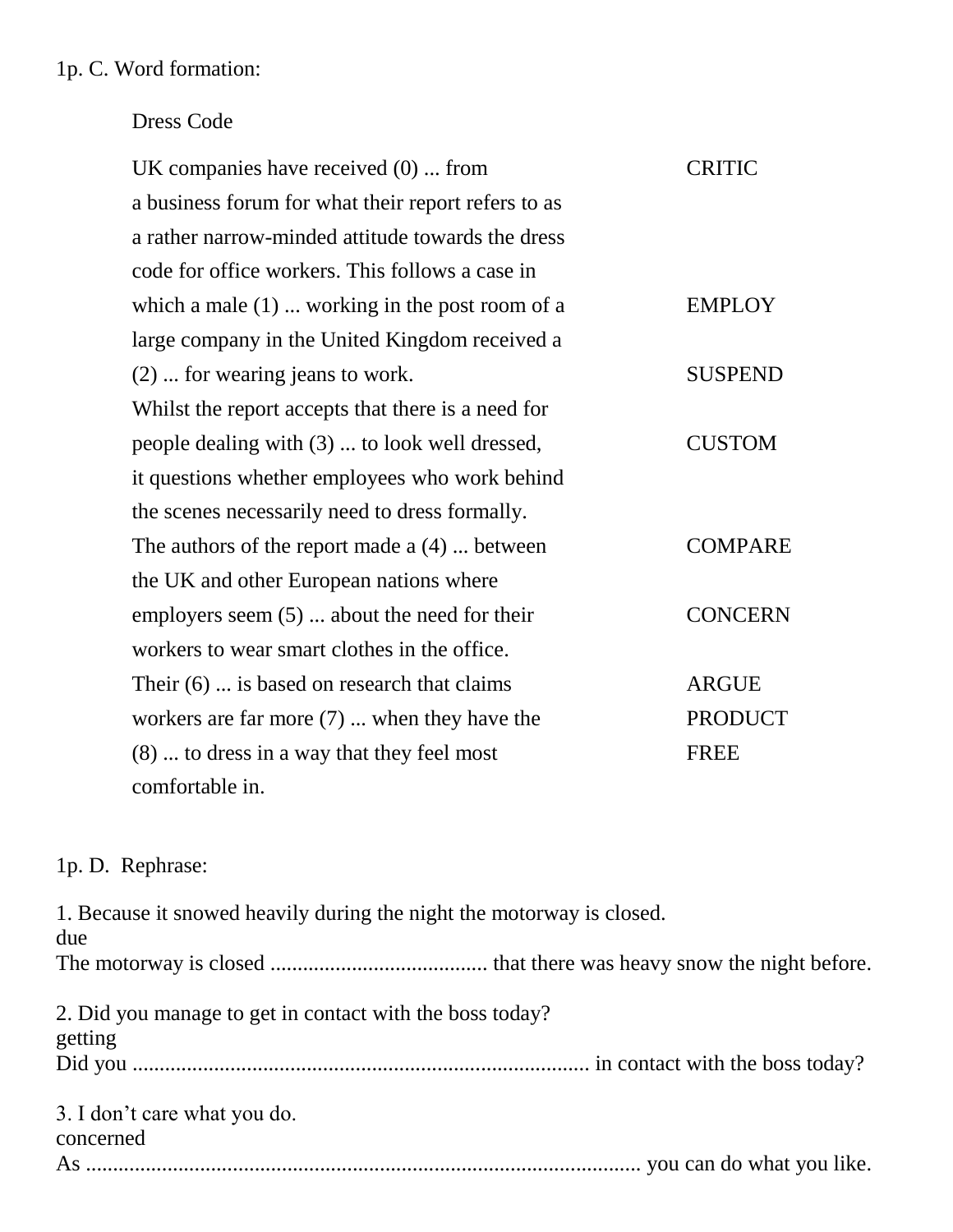4. The meal we had in the restaurant was so nice. such It .......................................................................................................... meal in the restaurant. 5. Do you and your brother have the same looks? like Does .............................................................................................................................. you? 6. That's the garage where I left my car last week. repaired That's where I went .............................................................................................. last week.

2p. E. Read and choose the best answer: BE WEB WISE

Protect your computer, by all means, but don't forget to protect yourself, advises web safety expert, Amanda Knox.

We're always being urged to stay safe online. But in an era where the internet is part of our everyday lives - for work, fun, study, shopping, even managing finances - it's not always easy to spot the dangers. Web safety expert, Amanda Knox, explores some of the issues lurking in cyberspace.

Her first piece of advice is to install software and a firewall to protect your computer from viruses, hackers and criminals who want to steal your data or financial information. "Think of these as your first line of defence," says Amanda.

So much for protecting yourself against intruders, but what about other problems? Say you've accidentally deleted an important file or you've been at the mercy of a natural disaster. Katy Marsh runs an online photography business from home and when a fire destroyed part of her house it could easily have spelled ruin for her business too. "Luckily I keep a regular back-up of my data so it wasn't a catastrophe." Amanda advises that while back-ups are good to have we must ensure we protect our computers to start with.

Whilst most of us are aware of the need to protect our computers, it seems we're more lax when it comes to looking out for ourselves, at least according to a recent web awareness survey. Web safety specialists say better personal awareness is needed and this is due in part to the rise of 'Social Networking' sites like 'Facebook' or 'Twitter', which allow us to connect with people around the world with similar interests and professional backgrounds. Chris Simpson, a computer programmer, learnt the hard way. "I joined a free online networking group in the hope of making some professional contacts to help me find a new job. After a month, one of my online contacts invited me to take out a subscription to a club that promised access to a network of job recruiters. It turned out to be a waste of money. I ended up a laughing stock with my mates - they couldn't believe that someone in my job could get taken in so easily." No wonder then that Amanda warns, "It's easy to get complacent and let our guard down when we meet someone with the same interests online."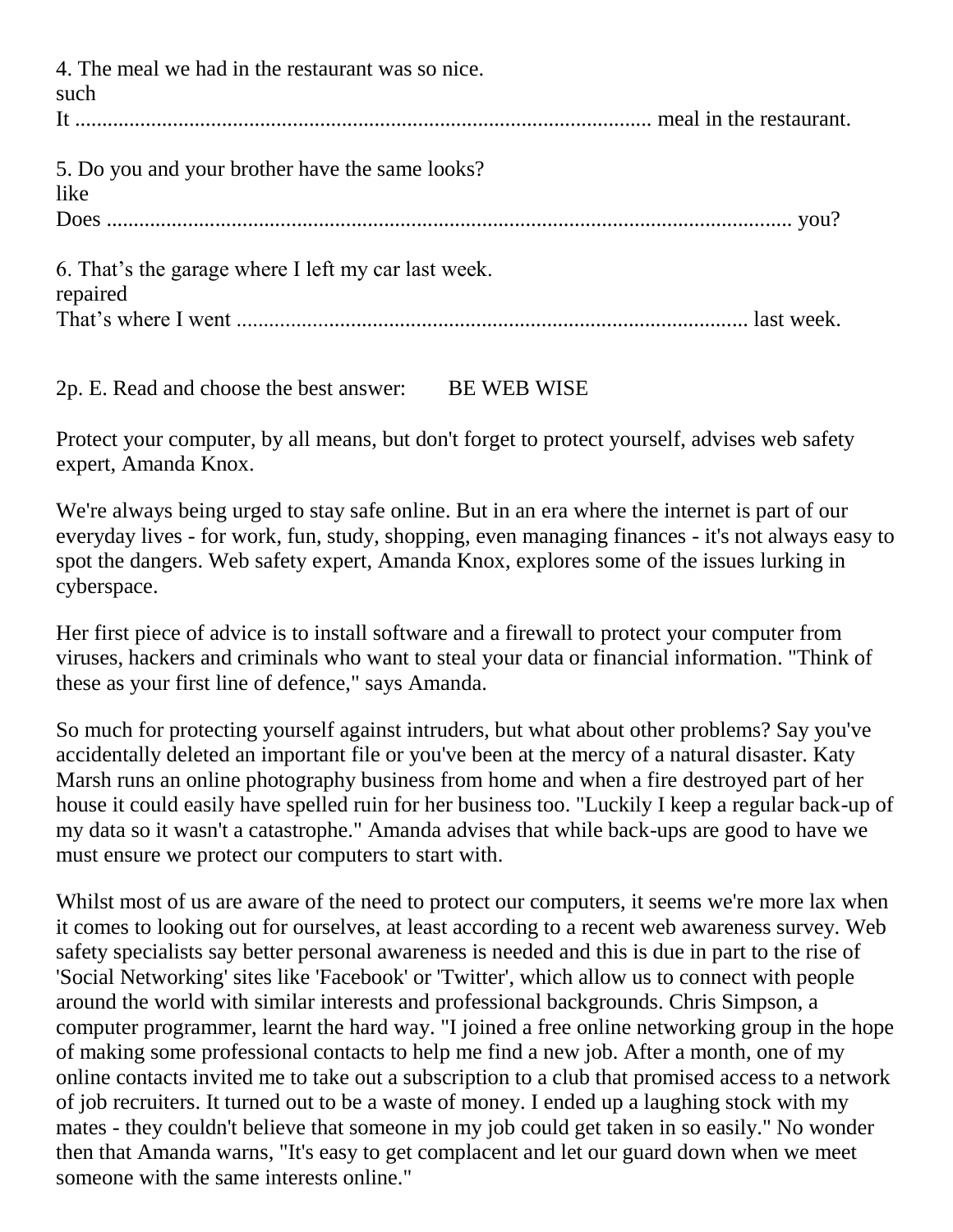This brings us to other potential pitfalls. Are the people you meet online who they really claim to be? Can you be sure the person you're chatting with is in fact a 22-year-old Maths undergraduate from London and not someone merely masquerading as a student to win your trust? Khaled, a postgrad from Manchester University, quickly realised that it was unwise of him to post his phone number and email address in the public forum of an online academic discussion group. He was soon bombarded with unwanted emails and nuisance phone calls. Yet, it's astonishing how many highly educated people do this without considering the consequences that anyone in the world could use the information to make (unwanted) contact.

When networking and joining online communities it's better to be cautious about the amount of personal information you share. For example, it isn't always necessary to use your real name as a username when registering for a service. You could instead use a pseudonym, or a name that doesn't give away your real identity to other users. And is it really important to tell the world details about your school, college or any local clubs you're a member of? Sometimes it pays to be a little vague and simply say something like 'I'm studying at college in Madrid at the moment and I'm a member of a local tennis club'.

If you do experience problems from another user be prepared to report them for misusing the service. You'll be doing other users a favour too. And if all else fails, check to see if it is easy to delete your account and leave the service if you choose to and that you have the option to delete all your details. A general rule of thumb is not to post any information about yourself that you would not be happy for the world to know - not just now but in years to come. This includes photographs of yourself, particularly embarrassing shots of you at that party which you may later regret! It's not always easy to remove information after it's been posted so you - not to mention your future employer - may have an unpleasant surprise a few years down the line.

- 1. In the second paragraph the phrase 'first line of defence' suggests something
- A. is the only option.
- B. offers protection.
- C. is an instruction.
- D. shows weakness.
- 2. The effect of the fire was
- A. worse for Katy's business than her home.
- B. to ruin Katy's business.
- C. not as serious for Katy's business as it could have been.
- D. to make Katy start to back up her data.

3. According to the web awareness survey, our attitude to our personal safety is

- A. rather relaxed.
- B. concerned.
- C. positive.
- D. uncertain.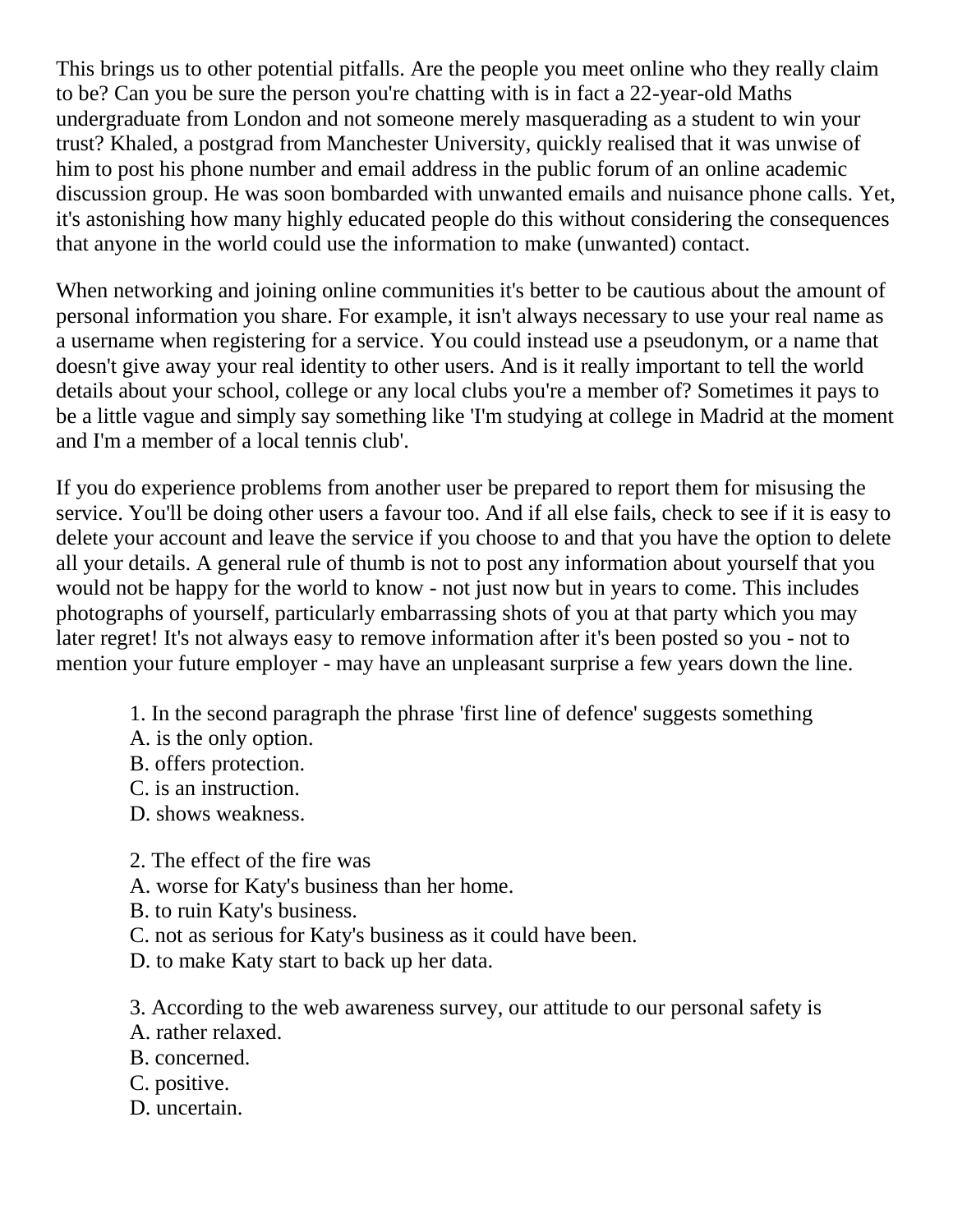- 4. Regarding Khaled's experience, the writer is surprised that
- A. people telephone complete strangers.
- B. people don't think of the results of their actions online.
- C. university students take part in online discussions.
- D. people sent emails to Khaled without asking permission.
- 5. What tip does the writer give for joining an online community?
- A. Always use a false name.
- B. Make sure you are properly registered.
- C. Limit the information you give to others.
- D. Tell other users where you're studying.
- 6. In the final paragraph, the writer advises people
- A. not to put photos online.
- B. to apply for a job online.
- C. not to have any personal information online.
- D. to consider what may cause problems in the future.

4p. F. Write an essay outlining two ideas in the text and your own opinion on the issue.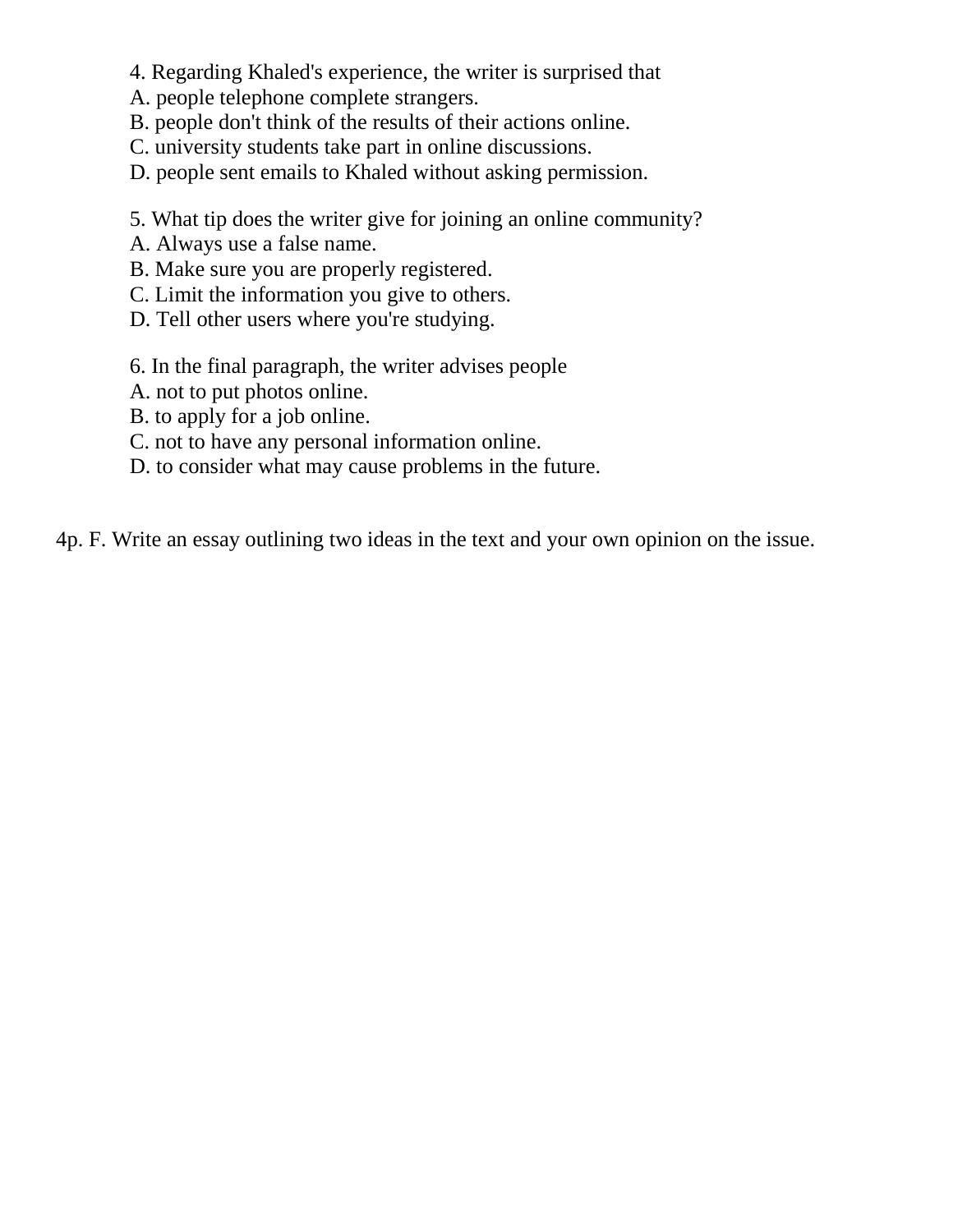TEZA CL a XI a F

NR. 3

1p. A. Choose the correct answer:

No More Classes

The use of computers has meant students can study language programmes (0) ... their own speed when and for how long they want. What's more, in the virtual classrooms of the future the student will (1) ... on their headset, and be transported into an imaginary school, choose their class, take the books they need off the shelf and (2) ... conversations with other computerised students.

They might (3) ... choose to pay a visit to the supermarket or the train station, the bank or the restaurant. At the (4) ... of a button they would be transported to (5) ... realistic settings where they could practice their English, maybe getting a hand from a virtual English companion. All this perhaps, at the computer, from the comfort of their home: no (6) ... to catch the bus to college, or a plane to England.

Exciting? Certainly, and an interesting alternative to traditional classroom lessons. But would it ever (7) ... the classroom? Hopefully not. Surely the need to relate to real people talking about real issues and generally learning a little more about others will always lead language learners to (8) ... at least a little of their time with real people.

|  | 1 A place        | B put            | C set               | D get      |
|--|------------------|------------------|---------------------|------------|
|  | 2 A take         | B do             | C catch             | D hold     |
|  | 3 A although     | B preferably     | C instead           | D contrary |
|  | 4 A force        | B hit            | C depress           | D push     |
|  | $5 \text{ A}$ so | B such           | C like              | D alike    |
|  | 6 A role         | B duty           | C obligation D need |            |
|  | 7 A replace      | <b>B</b> restore | C succeed D recover |            |
|  | 8 A spend        | B make           | C have              | $D$ do     |
|  |                  |                  |                     |            |

1p B. Fill in using one word only: Camping Holidays

Although it has a reputation for being rather basic in terms of home comforts, the modern material used in (0) ... manufacture of tents means camping is at least a (1) ......... less hard work. Nowadays tents are  $(2)$  ....... lightweight that you hardly notice you're carrying them. They're easy to put up yet still a cheaper alternative to hotel accommodation.

Talk to an expert first before spending a lot of money (3) ......... a tent. Different tents suit different needs and there's no point (4) ......... buying a mountaineering tent (5) .......... you're planning to camp in these conditions. Don't be tempted to splash out on all the latest equipment either. Most of the fun of camping lies in the chance to get back to nature. There's no need to take anything more (6) ............. the basics.

Always try to plan your arrival at the site long before it gets dark. You will want to see (7)...... you're doing when you try to erect your tent. Don't forget to ask for permission if you're not camping on a registered site, and remember to take a supply of food and drink with you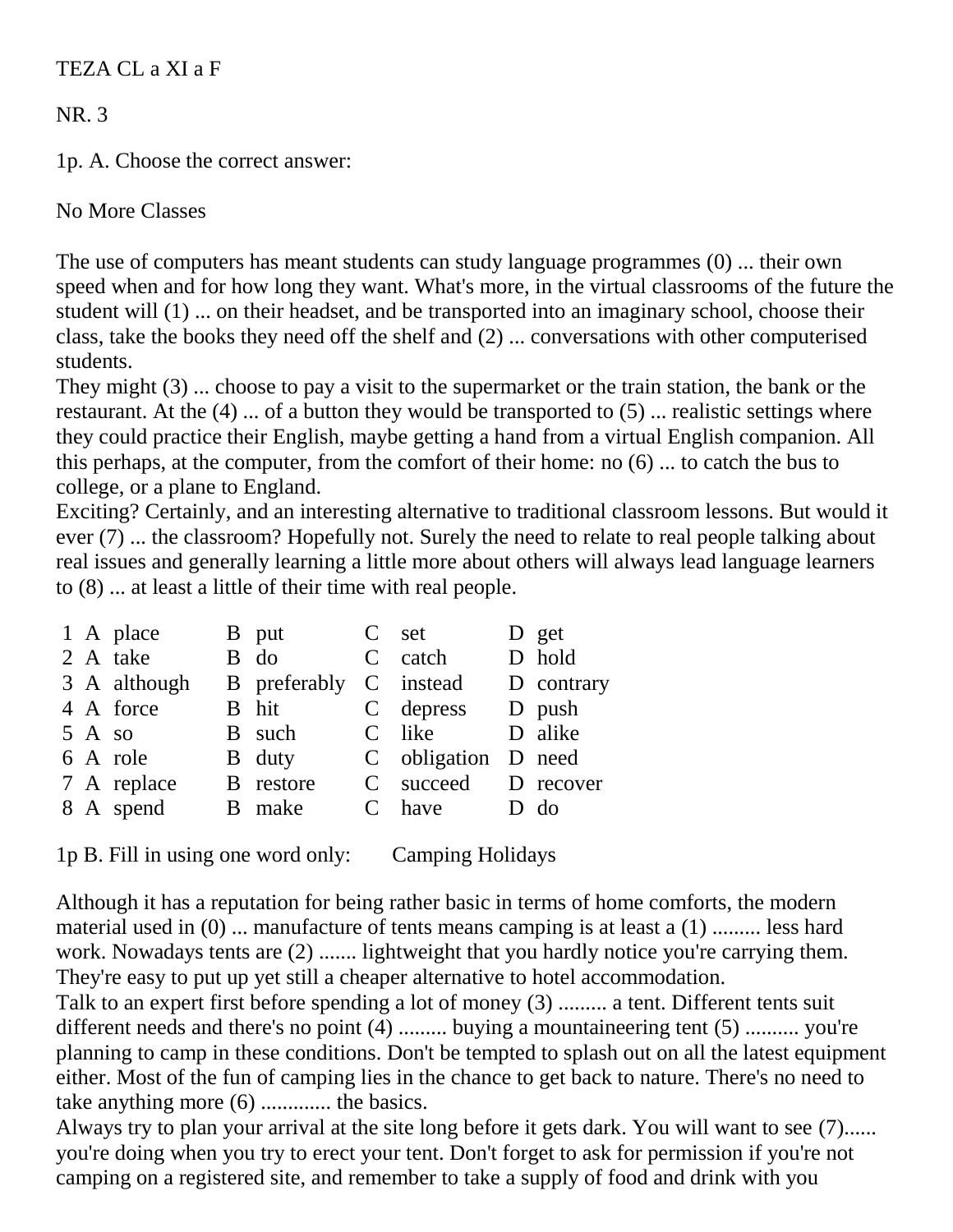in (8).... ... the local shops are closed when you arrive. You can then enjoy your first meal under the stars and begin to appreciate the joys of camping.

### 1p. C. Word formation:

| The next time you go to the supermarket don't        |                  |
|------------------------------------------------------|------------------|
| forget to buy the $(0)$ bottle of kitchen cleaner    | <b>BIG</b>       |
| you can to (1)  your work surfaces.                  | <b>INFECT</b>    |
| Recent research in America has shown that            |                  |
| the kitchen is often the most $(2)$ of all the rooms | <b>HYGIENE</b>   |
| in the home.                                         |                  |
| The $(3)$ of food, heat and dampness means the       | <b>COMBINE</b>   |
| kitchen is (4)  a breeding ground for bacteria that  | <b>POTENTIAL</b> |
| can cause stomach upsets and vomiting.               |                  |
| The study at the University of Arizona examined      |                  |
| 15 homes over 30 weeks. Levels of (5)  were          | <b>CLEAN</b>     |
| certainly not below average yet cutting boards       |                  |
| and disheloths were found to contain bacteria in     |                  |
| far greater number than elsewhere in the home.       |                  |
| $(6)$ say ignorance is the cause of the problem      | <b>RESEARCH</b>  |
| and point out that $(7)$ cleaning can lead to        | <b>ADEQUATE</b>  |
| serious food poisoning.                              |                  |
| The (8) ? Make sure you clean all work surfaces      | <b>SOLVE</b>     |
| daily and keep an eye on that dishcloth!             |                  |

### 1p. D. Rephrase:

1. 'Why don't you come over for dinner at the weekend?' he asked her. suggested He .................................................................................................. for dinner at the weekend. 2. The school I studied at last year was better than this one. good This school ............................................................................................................. my last one. 3. Although the weather was terrible we had a good time.

spite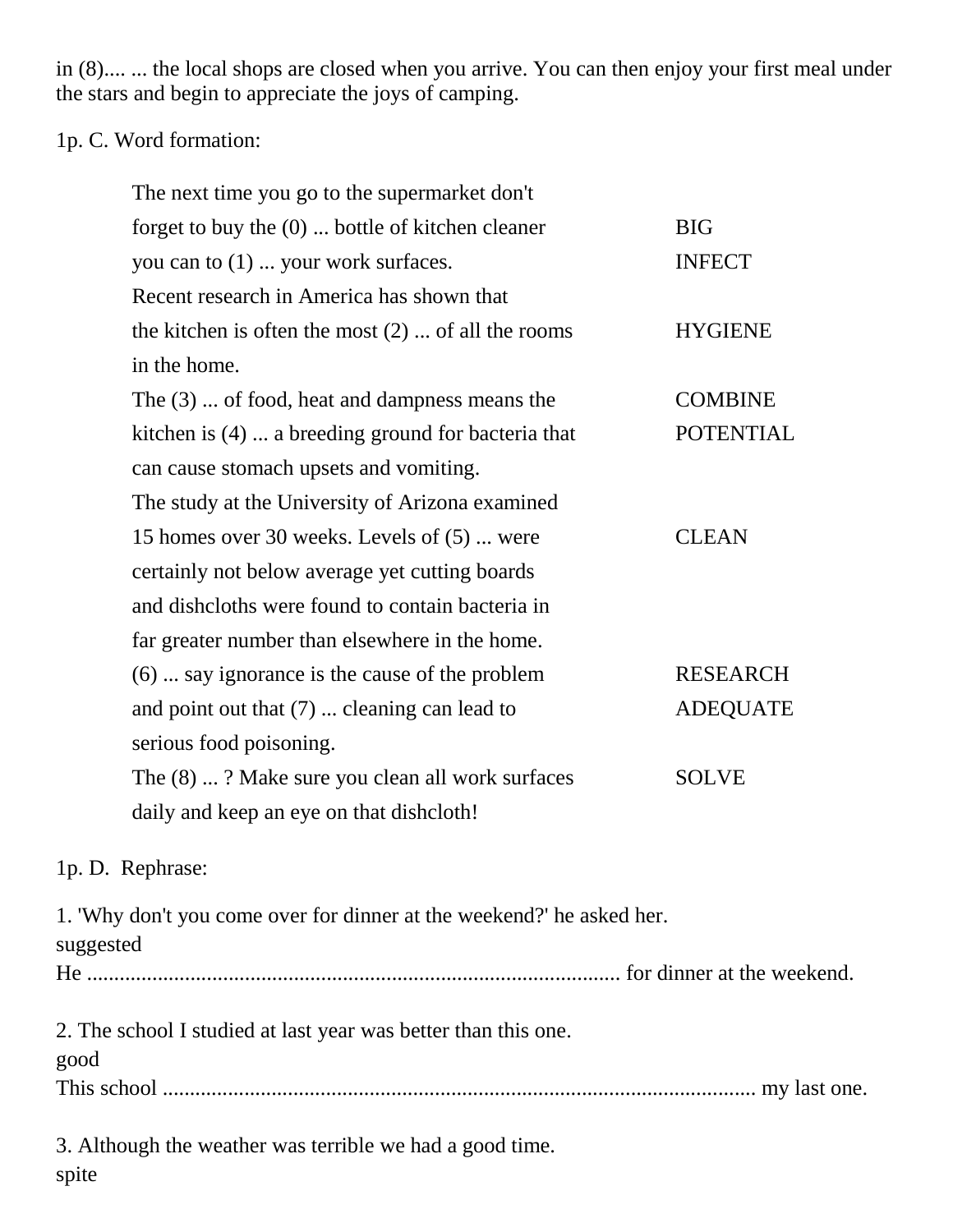| 4. Being rude is inexcusable.<br>excuse                     |
|-------------------------------------------------------------|
| 5. I regret taking up smoking.<br>wish                      |
| 6. The police are interviewing the suspects.<br>interviewed |

2p. E. Read and choose the best answer:

Burglary and How to Avoid It

A recent survey of crime statistics shows that we are all more likely to be burgled now than 20 years ago and the police advise everyone to take a few simple precautions to protect their homes.

The first fact is that burglars and other intruders prefer easy opportunities, like a house which is very obviously empty. This is much less of a challenge than an occupied house, and one which is well-protected. A burglar will wonder if it is worth the bother.

There are some general tips on how to avoid your home becoming another crime statistic. Avoid leaving signs that your house is empty. When you have to go out, leave at least one light on as well as a radio or television, and do not leave any curtains wide open. The sight of your latest music centre or computer is enough to tempt any burglar.

Never leave a spare key in a convenient hiding place. The first place a burglar will look is under the doormat or in a flower pot and even somewhere more 'imaginative' could soon be uncovered by the intruder. It is much safer to leave a key with a neighbour you can trust. But if your house is in a quiet, desolate area be aware that this will be a burglar's dream, so deter any potential criminal from approaching your house by fitting security lights to the outside of your house.

But what could happen if, in spite of the aforementioned precautions, a burglar or intruder has decided to target your home? Windows are usually the first point of entry for many intruders. Downstairs windows provide easy access while upstairs windows can be reached with a ladder or by climbing up the drainpipe. Before going to bed you should double-check that all windows and shutters are locked. No matter how small your windows may be, it is surprising what a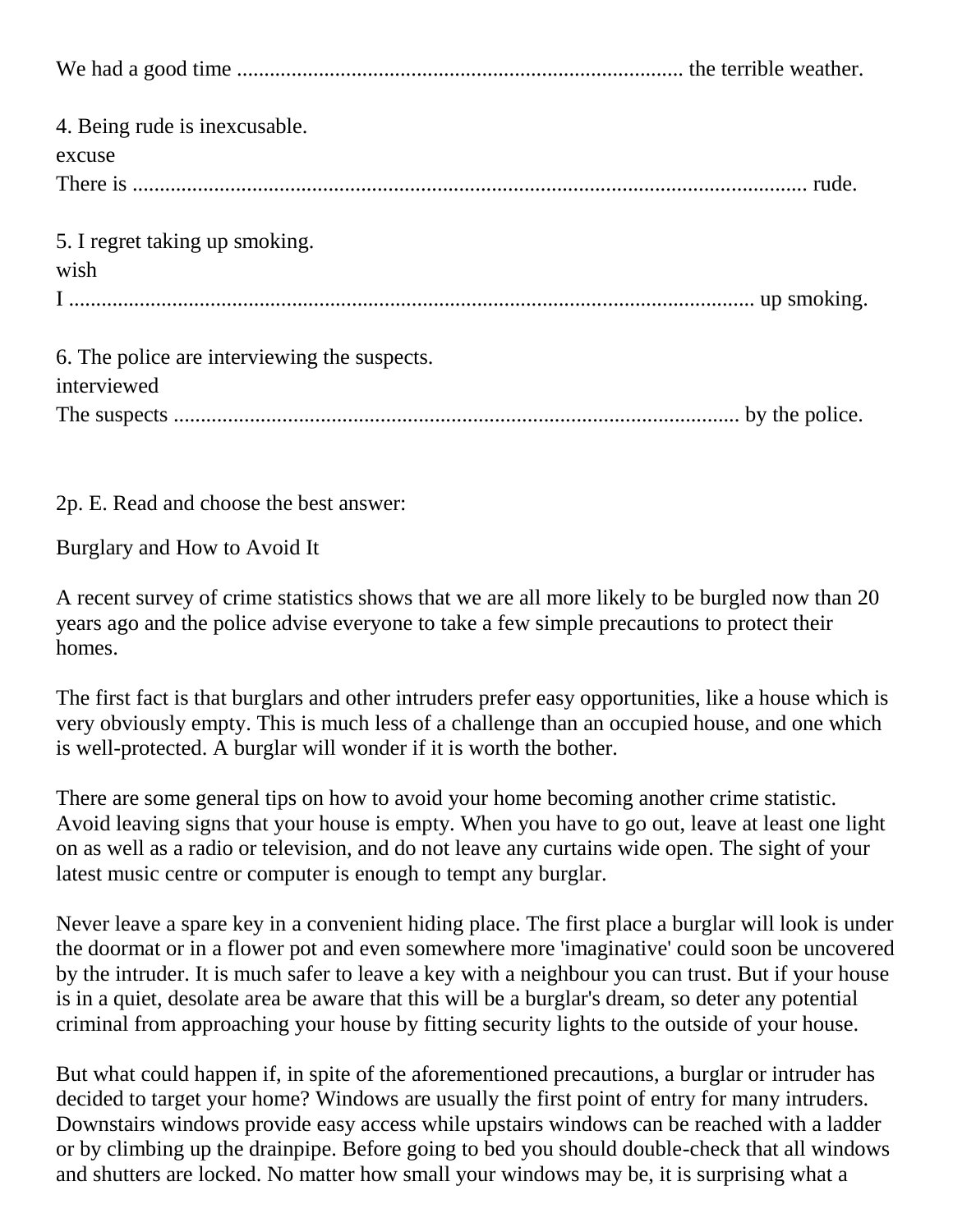narrow gap a determined burglar can manage to get through. For extra security, fit window locks to the inside of the window.

What about entry via doors? Your back door and patio doors, which are easily forced open, should have top quality security locks fitted. Even though this is expensive it will be money well spent. Install a burglar alarm if you can afford it as another line of defence against intruders.

A sobering fact is that not all intruders have to break and enter into a property. Why go to the trouble of breaking in if you can just knock and be invited in? Beware of bogus officials or workmen and, particularly if you are elderly, fit a chain and an eye hole so you can scrutinise callers at your leisure. When you do have callers never let anybody into your home unless you are absolutely sure they are genuine. Ask to see an identity card, for example.

If you are in the frightening position of waking in the middle of the night and think you can hear an intruder, then on no account should you approach the intruder. Far better to telephone the police and wait for help.

1 A well-protected house: A is less likely to be burgled. B is regarded as a challenge by most criminals. C is a lot of bother to maintain. D is very unlikely to be burgled.

2 According to the writer, we should:

A avoid leaving our house empty.

B only go out when we have to.

C always keep the curtains closed.

D give the impression that our house is occupied when we go out.

3 The writer thinks that hiding a key under a doormat or flower pot:

A is a predictable place to hide it.

B is a useful place to hide it.

C is imaginative.

D is where you always find a spare key.